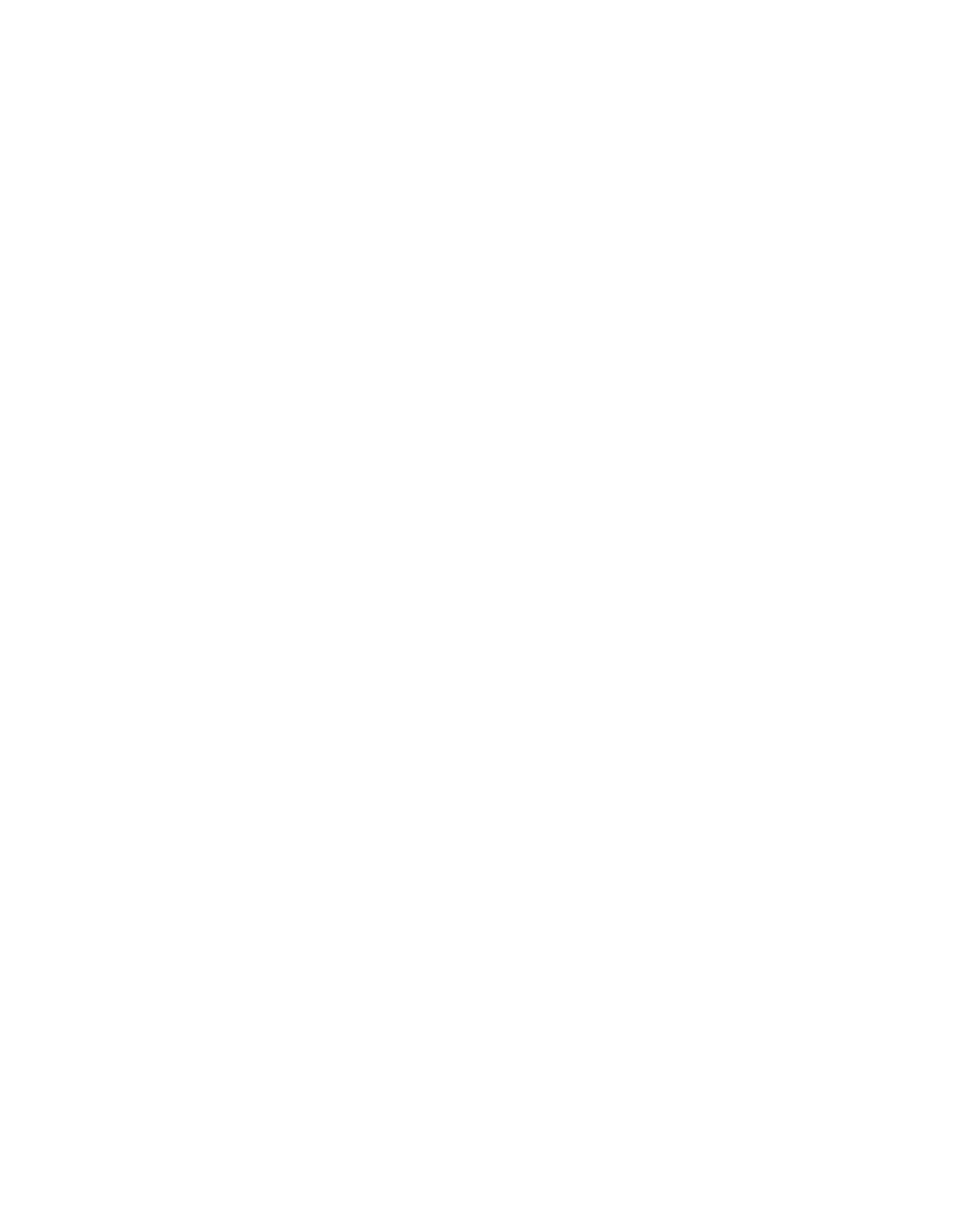To further help protect you, we are offering you **Single Bureau Credit Monitoring**\* services free of charge. These services from Sontiq, through Identity Force, a TransUnion company, an independent outside firm, will provide you with alerts for 12 months from the date of enrollment whenever changes occur to your TransUnion credit file. The alert is sent to you the same day that the change or update takes place with the credit bureau. To enroll in these services, please log on to https://secure.identityforce.com/benefit/amfam and follow the online instructions. Representatives are not

able to process enrollments. They can only provideguidance. When prompted, please provide the following unique code to receive services:

*Important - You must register your account and activate your monitoring services within 90 days from the* date of this letter, otherwise your ability to access the services will expire.

There was no delay in providingyou this notification as a result of a law enforcement investigation.

# **What You Can Do**

It is recommended that you remain vigilant for incidents offraud and identity theft by reviewing account statements and monitoring your credit report for unauthorized activity. If you wish to monitor your own credit report for unauthorized activity, you may obtain a copy of your credit report, free of charge, once every 12 months from each of the three nationwide credit reporting agencies:TransUnion, Equifax and Experian. To order your annual free credit report please visit www.annualcreditreport.com or call toll free at(877)322-8228.

Additional information on identify theft protection is also providedin the enclosed pages entitled "Information About Identity Theft Protection."

## **For More Information**

We take the security and privacy of your information very seriously and apologize for any inconvenience this incident may have caused. If you have any questions or concerns regarding this matter, please contact Sontiq at 1-888-514-2103 between 8 a.m. and 8 p.m. Eastern time, Monday through Friday. Representatives are available for 90 days.

Sincerely,

# **Chris Szafranski**

**Privacy Director** American Family Life Insurance Company, a subsidiary of American Family Mutual Insurance Company, S.I. privacyincident@amfam.com

\* Services require an internet connection and email account and may not be available to individuals under the age of 18. Please note that when signing up for monitoring services, you may be asked to verify personal information for your own protection to confirm your identity.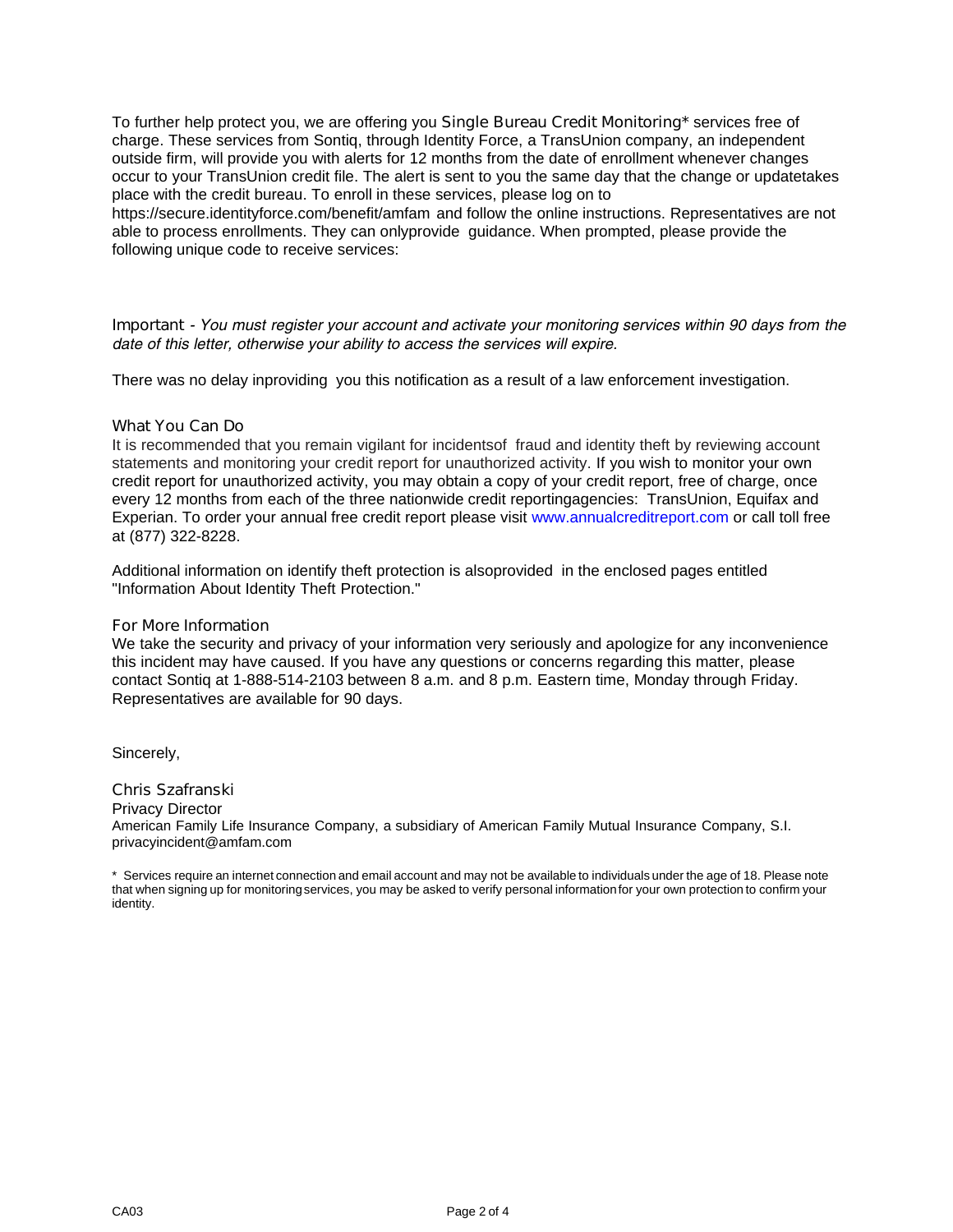# **Information about Identity Theft Protection**

**Information about Iden<br>Review Accounts and Credit Reports:<br><sup>It is</sup> good practice to always review your account stater Information about Identity Theft Protection**<br>Review Accounts and Credit Reports:<br>It is good practice to always review your account statements and monitor your credit report for<br>unauthorized activity . You may obtain a cop **Information about Identity Theft Protection**<br>Review Accounts and Credit Reports:<br>It is good practice to always review your account statements and monitor your credit report for<br>unauthorized activity . You may obtain a cop **From Accounts and Credit Reports:**<br>It is good practice to always review your account statements and monitor your credit report for<br>unauthorized activity . You may obtain a copy of your credit report, free of charge, once **Review Accounts and Credit Reports:**<br>It is good practice to always review your account statements and monitor your credit report for<br>unauthorized activity . You may obtain a copy of your credit report, free of charge, onc **Review Accounts and Credit Reports:**<br>It is good practice to always review your account statements and monitor your credit report for<br>unauthorized activity. You may obtain a copy of your credit report, free of charge, once It is good practice to always review your account statements and monitor your cr<br>unauthorized activity . You may obtain a copy of your credit report, free of charge<br>from each of the three nationwide credit reporting agenci credit reporting agencies. To order your ann<br>
m or call toll free at **1-877-322-8228**. You c<br>
pleted Annual Credit Report Request Form<br>
C") website at <u>www.consumer.ftc.gov</u>) to:<br>
Annual Credit Report Request Service<br>
P.O. bll free at **1-877-322-82**<br>hual Credit Report Request<br>at <u>www.consumer.ftc</u><br>edit Report Request Se<br>P.O. Box 105281<br>hta, GA 30348-5281. free credit report by mailing a completed Annual Credit Report Request Form (available from the U.S.<br>Federal Trade Commission's ("FTC") website at www.consumer.ftc.gov) to:<br>Annual Credit Report Request Service<br>P.O. Box 105

Federal Trade Commission's (FTC) website at www.consumer.itc.gov) to.<br>Annual Credit Report Request Service<br>P.O. Box 105281<br>Atlanta, GA 30348-5281.<br>Carefully review your account statements and credit reports, and promptly r Annual Credit Report Request Service<br>
P.O. Box 105281<br>
Atlanta, GA 30348-5281.<br>
Carefully review your account statements and credit reports, and promptly report any suspicious activity or<br>
suspected identity theft to the p F.O. Box 105281<br>Atlanta, GA 30348-5281.<br>State's attorney general, and/or the Federal Trade Commission ("FTC"). You may contact the FTC or your<br>state's regulatory authority to obtain additional information about avoiding an Atlanta, GA 30348-5281.<br>Carefully review your account statements and credit reports, and promptly report any suspicious activity or<br>suspected identity theft to the proper law enforcement authorities, including local law en Carefully review your account statements and credit reports, and promptly report any suspicious actively suspected identity theft to the proper law enforcement authorities, including local law enforcement, your state's att Carefully review your account statements and credit reports, and promptly report any suspicious activity or suspected identity theft to the proper law enforcement authorities, including local law enforcement, your state's

theft: Federal Trade Commission, Consumer Response Center 600 Pennsylvania Avenue, NW,<br>Washington, DC 20580, 1-877-IDTHEFT (438-4338), www.ftc.gov/idtheft.<br>You may also obtain information about preventing and avoiding iden Washington, DC 20580, 1-877-IDTHEFT (438-4338), <u>www.ftc.gov/idtheft</u>.<br>You may also obtain information about preventing and avoiding identity theft from the Attorney General.<br>**For residents of Maryland**: Maryland Office of For residents of Maryland: Maryland Office of the Attorney General, Consumer Protection Division, 200<br>St. Paul Place, Baltimore, MD 21202, 1-888-743-0023, www.oag.state.md.us.<br>For residents of North Carolina: North Carolin

For residents of North Carolina: North Carolina Attorney General's Office, Consumer Protection<br>Division, 9001 Mail Service Center, Raleigh, NC 27699-9001, 1-877-5-NO-SCAM, www.ncdoj.gov.<br>For residents of Rhode Island: Rhod For residents of Rhode Island: Rhode Island Office of the Attorney General, Consumer Protect, 150 South Main Street, Providence, RI 02903, 401-274-4400, http://www.riag.ri.gov.<br>For residents of District of Columbia: Distri

For residents of District of Columbia: District of Columbia Office of the Attorney General, 400 6th<br>Street, NW, Washington, DC 20001, 202-727-3400, <u>https://oag.dc.gov/</u>.<br>For residents New York: New York Department of Stat

www.naag.org/naag/attorneys-general/whos-my-ag.php.

http:/dos.ny.gov/consumer-protection and NYS Attorney General at: <u>http://www.ag.ny.gov/home.html</u><br>**For other states**: Information on how to contact your state attorney general may be found at<br>www.naag.org/naag/attorneys-g For other states: Information on how to contact your state attorney general may be found at<br>www.naag.org/naag/attorneys-general/whos-my-ag.php.<br>If you are a resident of Massachusetts or Rhode Island, note that pursuant to For other states: Information on how to contact your state attorney<br>www.naag.org/naag/attorneys-general/whos-my-ag.php.<br>If you are a resident of Massachusetts or Rhode Island, note that<br>have a right to obtain a police repo **If you are a resident of Massachusetts or Rhode Island**, note that pursuant to those states' laws, you have a right to obtain a police report relating to this incident, and if you are the victim of identity theft, you als Voltain a police report relating to this incident, and if you are the victim of identies to have the right to file a police report and obtain a copy of it.<br> **Iditional Information for New Mexico Residents**: Here is a summa

FCRA: Notational Information for New Mexico Residents: Here is a summary of your major rights under the FCRA:<br>
• You have the right to be told if information in your file has been used against you;<br>
• You have the right to recei Inditional Information for New Mexico Residents: Here is a summary of your major rights.<br>
You have the right to be told if information in your file has been used against you;<br>
You have the right to receive a copy of your c FIA:<br>
• You have the right to be told if information in your file has been used against you;<br>
• You have the right to receive a copy of your credit report and the right to ask for a credit scc<br>
• You have the right to disp

- 
- 
- 
- You have the right to dispute inaccurate, incomplete, or unverifiable information;
- 
- 
- You have the right to be told if information in your file ha<br>• You have the right to receive a copy of your credit repor<br>• You have the right to dispute incomplete or inaccurate in<br>• You have the right to have outdated n • You have the right to limit access to your credit file;<br>• You have the right to limit "prescreened" offers of credit and insurance you get based on information<br>in your credit report;<br>• You have the right to seek damages Fou have the right to display<br>You have the right to display<br>You have the right to have<br>You have the right to limit<br>You have the right to limit<br>in your credit report;<br>You have the right to see • You have the right to dispute incomplete of inaccurate informatio<br>• You have the right to dispute inaccurate, incomplete, or unverifia<br>• You have the right to limit access to your credit file;<br>• You have the right to lim • You have the right to uspute maccurate, incomplete, or unverniable<br>• You have the right to limit access to your credit file;<br>• You have the right to limit "prescreened" offers of credit and insurar<br>in your credit report;
- 
- Tou have the right to place a Security heeze on your clear<br>CA03 Page 3 of 4